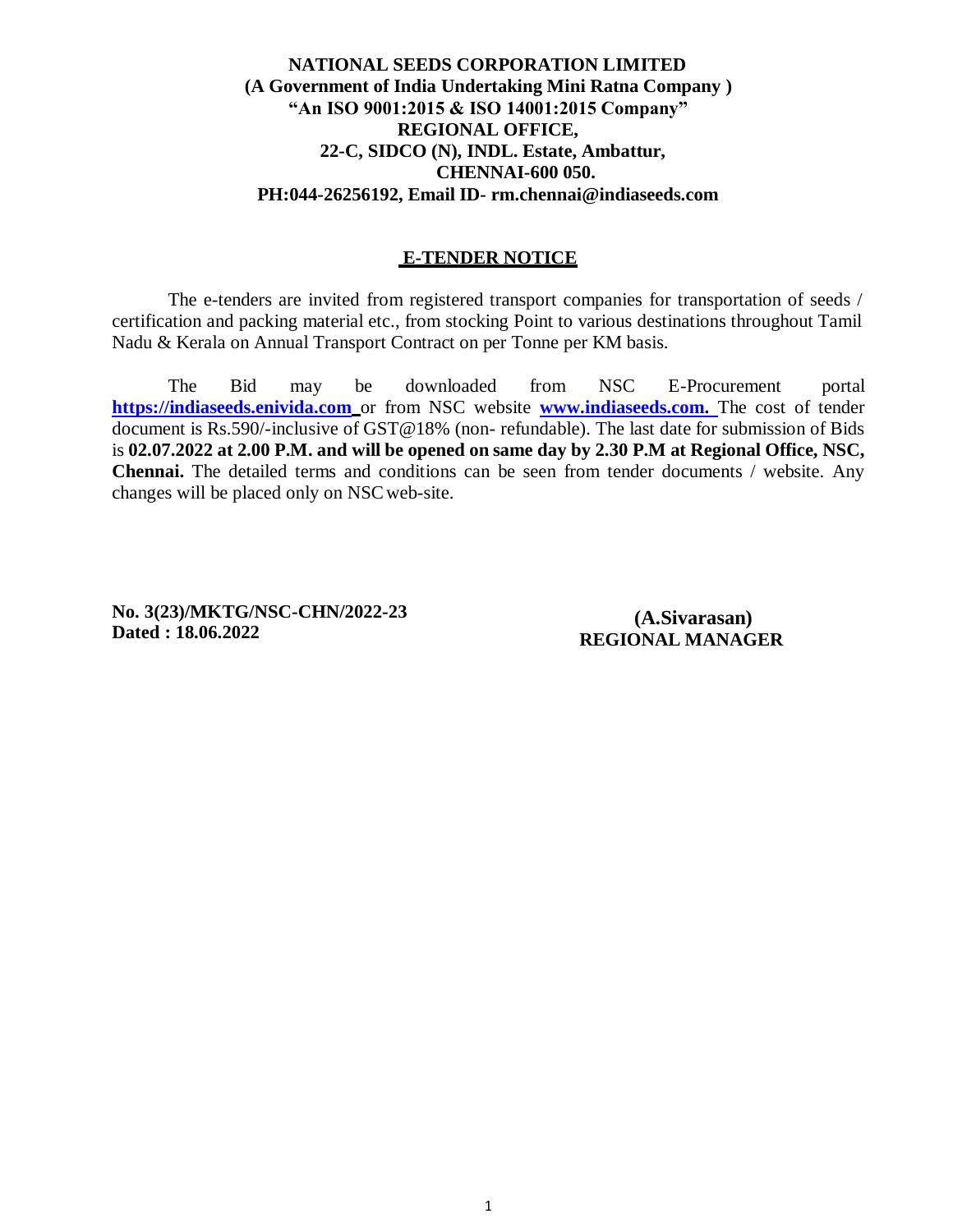#### **NATIONAL SEEDS CORPORATION LIMITED (A GOVT. OF INDIA UNDERTAKING, Mini Ratna Company ), REGIONAL OFFICE, 22-C, SIDCO (N), INDL. ESTATE, AMBATTUR, CHENNAI-600 050.**

#### **TERMS AND CONDITIONS FOR TRANSPORTATION OF SEED & MATERIALS BY ROAD (ON ANNUAL CONTRACT BASIS) FOR THE PERIOD FROM 01.08.2022 TO 31.07.2023 TENDER TO BE SUBMITTED IN ONLINE ONLY**

- **1.** The tenderer should thoroughly go through the terms and conditions before submitting the tender.
- **2.** Last date for submission of tender is on 02.07.2022 up to 2.00 P.M. Technical Bid will be opened on the same day at 2.30 P.M. and Financial Bid of the technically qualifiedtenderers will be opened thereafter.

**3.** The tender fee Rs 590/-(inclusive of GST) to be deposited in online mode only. The rate quoted should be valid from 01.08.2022 to 31.07.2023 i.e. contract period.

### **4. EARNEST MONEY & SECURITY DEPOSITS;**

The Transporter shall deposit **Rs.1,00,000/-** (Rupees One Lakh only) towards Earnest Money Deposit(to be deposited in online only) along with Technical Bid. Upon acceptance of the tender by NSC, the transporter shall deposit Rs**. 2,00,000/-** (Rupees Two Lakhs only) as Security Deposit. These deposits are not entitled for any interest. They shall be made by **Bank Draft or Bank Gurantee in favour of National Seeds Corporation Ltd., drawn on State Bank of India or any Nationalized Banks.** EMD of successful tender will beadjusted against security deposit .Whenever the Security Deposit falls short of the stipulated amount; the transporter shall make good the deficit, so that the deposit at any point of time remains intact at **2,00,000/-(Rs Two lakhs).** NSC reserves the right to forfeit the Security Deposit (in part or full) in the event of failure of the transporter to comply with the terms of contract. The Security Deposit or such part thereof if not forfeited or adjusted will be refunded to the transporter only on expiry of the contract and on satisfactory completion of the work under the agreement and on production of No dues /No demand certificate from the consignor unit of NSC relevant to the contract period and after deducting the outstandingdues, if any, against the transporter on account of shortages, damages, delayed delivery etc. NSC reserves the right to forfeit the Security Deposit in the event of failure of transporter to produce acknowledgement copies of the Lorry / Consignment Notes from the consignees or execute the transportation job to the NSC' s satisfaction.

### **5. EXECUTION OF THE AGREEMENT**;

The agreement to which these "terms and conditions" form part shall be in force till the job for which transporter has been engaged is completed to the entire satisfaction of NSC. This can be extended on mutual consent in writing.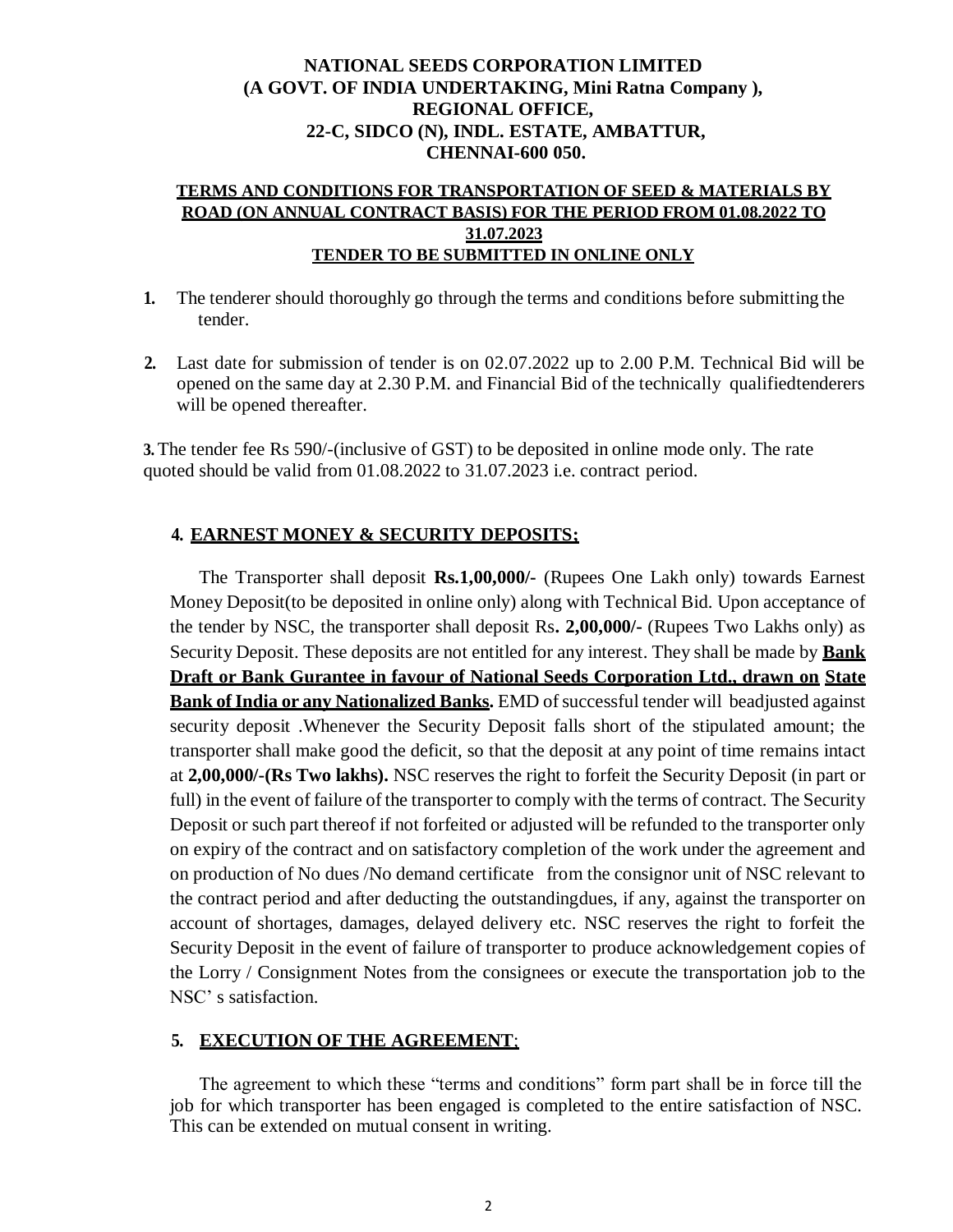#### **6. BOOKING OF CONSIGNMENTS, VOLUME OF WORK AND ALLOTMENT.**

- a. The consignment of NSC's goods will normally contain seeds or such other goods asNSC may specify (Certification and packing material) etc.
- b. It should be understood by the transporter that NSC's goods are of such nature that the same can be damaged in transit due to various factors and after having understood the same,the transporter shall be responsible for delivering the goods without deterioration in quality for any reasons whatsoever and to make good any loss that NSC may suffer on that account. NSC's losses are deductable from the bills of the transporter and/or from the amount of Security Deposit and while doing so the transportation charges will also be proportionately disallowed for such of the quantities reported short/damaged. In the event of NSC's loss exceeding the amount of the Security Deposit and the bills which are payable to thetransporter later, the transporter shall pay the amount on demand from NSC without any dispute.
- c. NSC does not guarantee any specific volume of work at any time during the period of the agreement. The agreement itself does not confer any right on the transporter to demand that the entire work should necessarily or exclusively be entrusted to him. NSC reserves the right to appoint one or more transporters and distribute the work proportionately among them during the period of this agreement and no claim for compensation shall lie against NSC on account of such division ofwork.
- d. All the bookings will be on "**To be billed**" basis. The freight charges shall be on per Tonne per KM basis inclusive of the loading, unloading, statistical and bridge crossing charges and insurance of the seed consignments loaded.
- **e. The Transportation Charges in case of seeds of Voluminous nature like Groundnut, Sunflower and vegetable Seeds & Packing Material , 1 tonne will be considered as 1.285 tonnes for payment**
- **f. NSC will not entertain any dispute regarding loading & unloading charges & it is the sole responsibility of the transporter to solve any issues of loading & unloading charges arising at dispatch & receiving Points**

### **7. ARRANGEMENT OF TRUCKS AND PLACEMENT**.

- a) The Transporter shall make available the trucks and lift the consignment within 24 hours of intimation by NSC. It shall be ensured that the entire consignment under the agreement is lifted within the dates intimated by NSC on each occasion.
- b) The Transporter will collect the goods from the godowns and storage locations asindicated by NSC from time to time on each occasion without any extra charge.
- c) All consignments will be booked "on Carriers Risk" and LR/GN printed with "CARRIERS RISK" should be affixed on all the copies of Lorry Receipts/Goods Notes. In case of any accident /theft/fire to the consignment, the transporter should lodge FIR at nearest Police Station and arrange survey report of the Insurance Company for preferring claim.
- d) The transporter shall ensure that (i) "Hooks" are not used for handling the bags (ii) the trucks are covered with double tarpaulins which are perfectly water proof/leak proof and in sound condition to avoid any damage by rain etc.(iii) the consignment is never exposed or kept open, and (iv) the entire transportation is made only by Road and not by any other mode of transportation.
- e) In view of urgency, the transporter should arrange two /three point delivery enroute to the destination, for which KMs will be considered from starting point to end of thedestination and Sum of Rs 500/- (Five Hundred Only) is allowed for each additional point of delivery to the transporter.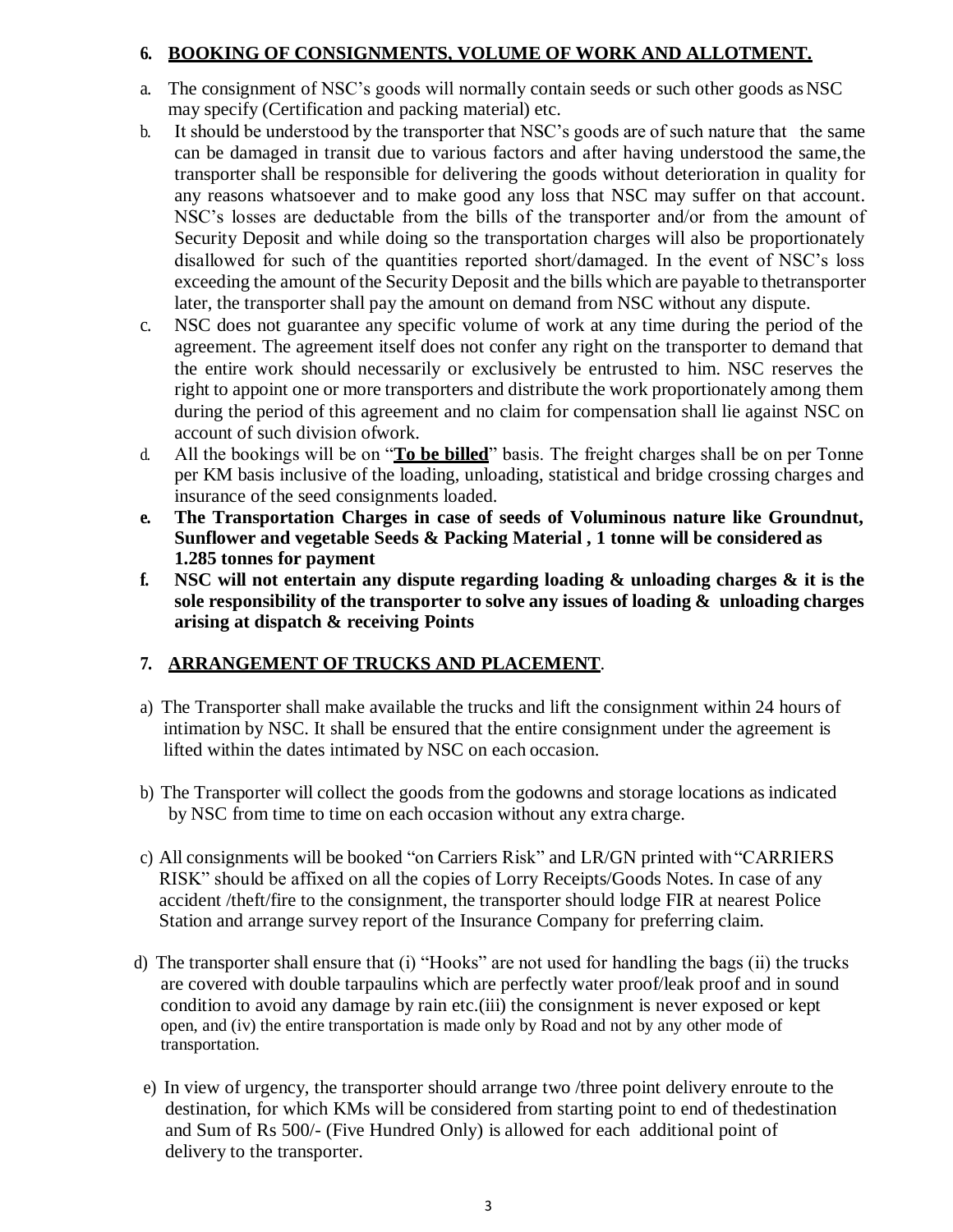- f) Transporter should ensure to print /Stamp CENVAT stating that "we here by certify and declare that we have not avail any CENVAT credit on input, capital goods and inputservices in respect of transportation of goods services rendered by us" on the back side of LRcopies
- **8.** No transshipment is allowed in between the destinations. For any reason such as breakdown, accident etc., if the truck is stranded beyond reasonable limits, the transporter should make alternate arrangements for safe transportation of the goods by road within the delivery time limit prescribed already.

### **9. PENALTY FOR DELAYED LIFTING:**

If the transporter fails to lift the stocks within 24 hours of NSC's intimation for Chennai Unit and 48 hours for other units, NSC shall have the right to impose a penalty for delayedlifting at the rate of 2% of the freight charges per day per truck or it shall be open to NSC to transport the goods through any other transporter. In that event, if NSC has to pay more than the amount payable to the transporter under this agreement, the excess amount paid shall be recovered/ adjusted by NSC from the amounts and/ or the Security Deposit at the credit of the transporter. In addition, the incidental charges at the rate of **Rs.500/-** per truck shall be recovered from the transporter. On receipt from other transporter for payment by NSC on account of transporting the goods through them shall be conclusive evidence of the amount so paid and the transporter under this contract shall without any dispute, pay the excess amount either in cash or accept recovery/adjustment from the amount at his credit.

### **10. COLLECTION OF DOCUMENTS**;

The transporter will be entirely responsible for obtaining the permits, way bills, sale tax forms etc.(if any) wherever necessary, such as for inter State entry/free passage etc. Failure to obtain these forms from the consignor and the resultant delay will be entirely at the risk of the transporter and NSC is not liable to pay any charge on account of detention, storage etc., enroute for want of any permit clearance.

Octroi and Toll Tax, if any, paid by the transporter will be reimbursed by the Consignor on production of the relevant original receipts only on normal rates without penalties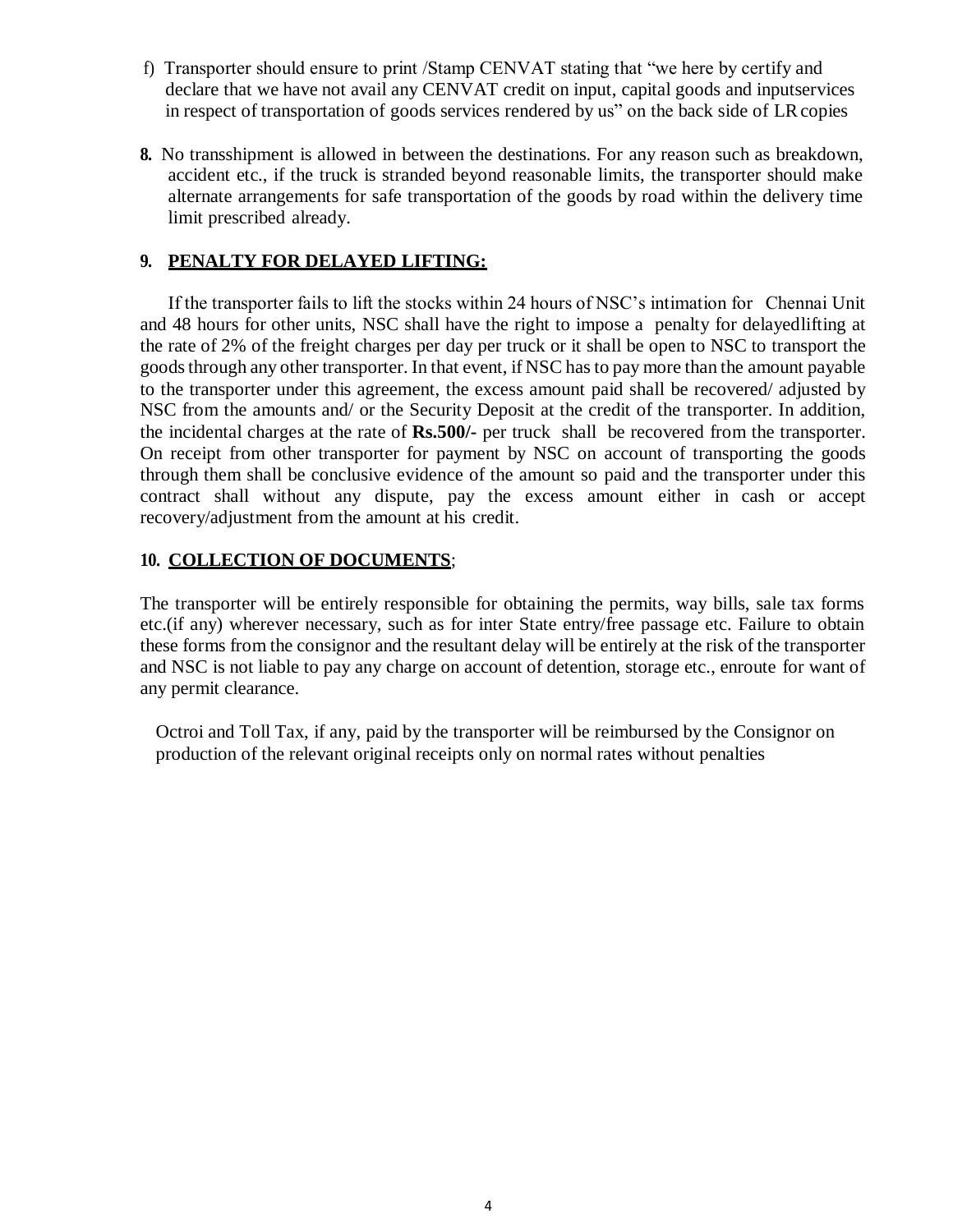#### **11. DELIVERY OF CONSIGNMENTS & ACKNOWLEDGEMENT COLLECTION;**

- a. The consignment shall be delivered by the transporter at the consignee's address at the specified destination on door delivery basis during office hours **i.e. 10.00 AM to 5.00 PM** on working days within the transit periods mentioned by NSC on each occasion. The transit period is exclusive of the days of lifting (loading) and delivery (unloading).
- b. If delivery outside office hours or on holidays is anticipated the transporter shall inform the consignee, in writing at least **48 hours** in advance about such delivery to enable the consignee to make required arrangements. However, neither the consignee nor the consignor shall be responsible if arrangement is not made by the consignee for taking delivery of the consignment outside the office hours or onholidays.
- c. If the consignment is delivered short of the destination or at some other destination unless otherwise permitted by NSC in writing, NSC will not pay the freight charges to the transporter.
- d. The transporter shall not with-hold the delivery of the consignment for any reason what so ever, and shall be solely responsible for any loss that NSC may incur on account of such non-delivery. In the event of non-delivery of the consignment at the destination, the transporter shall bear the entire cost of the seed and packing material in full at the NSC's prevailing sale price along with the damages liable for payment by NSC on the consignment due to non supply of seed to the seed users/indenters. For other goods the transporter shall pay the entire cost of the goods and the packing materials etc,
- e. For any reason such as break-down, accident etc. if the truck is stranded beyond reasonable limits, the transporter should make alternate arrangement for safe transportation of the goods by road within the delivery time limit prescribedalready.
- **f. Transporter should collect a clear acknowledgement for the Seeds / materials delivered in each destination on the back side of the Original LR from the consignee with Signature, date, Official seal & Name & designation of receiving officer. Based on original LR Copy Acknowledgement only payment will be released to the transporter.**

### **12. DETENTION:**

.

No detention charges will be payable for the first 24 hours of detention of trucks at the originating station or at the destination station. For detention beyond 24 hours, NSC may pay detention charges @ Rs.500/- per day but not exceeding 2% of the freight charges per working day per truck provided, it is sufficiently established that NSC alone is responsible for the detention. In calculating the number of days of detention the days of the placement/arrival of the truck and that of loading/ unloading shall be excluded.

### **13. CALCULATION OF DISTANCE:**

The distance will be calculated as per the distance given in **Google.** In case the destination station is not indicated, the supplement distance will be worked out on the basis of road map of India/States by Motoring Guide of India/Google. The Transit time is to be calculated @ 300 KM per day. For billing or payments K.M. calculation shall be based on distance shown at Google at shortest routes. While passing the transport bills, actual distance will be verified from the Google Maps and the bills will be passed accordingly.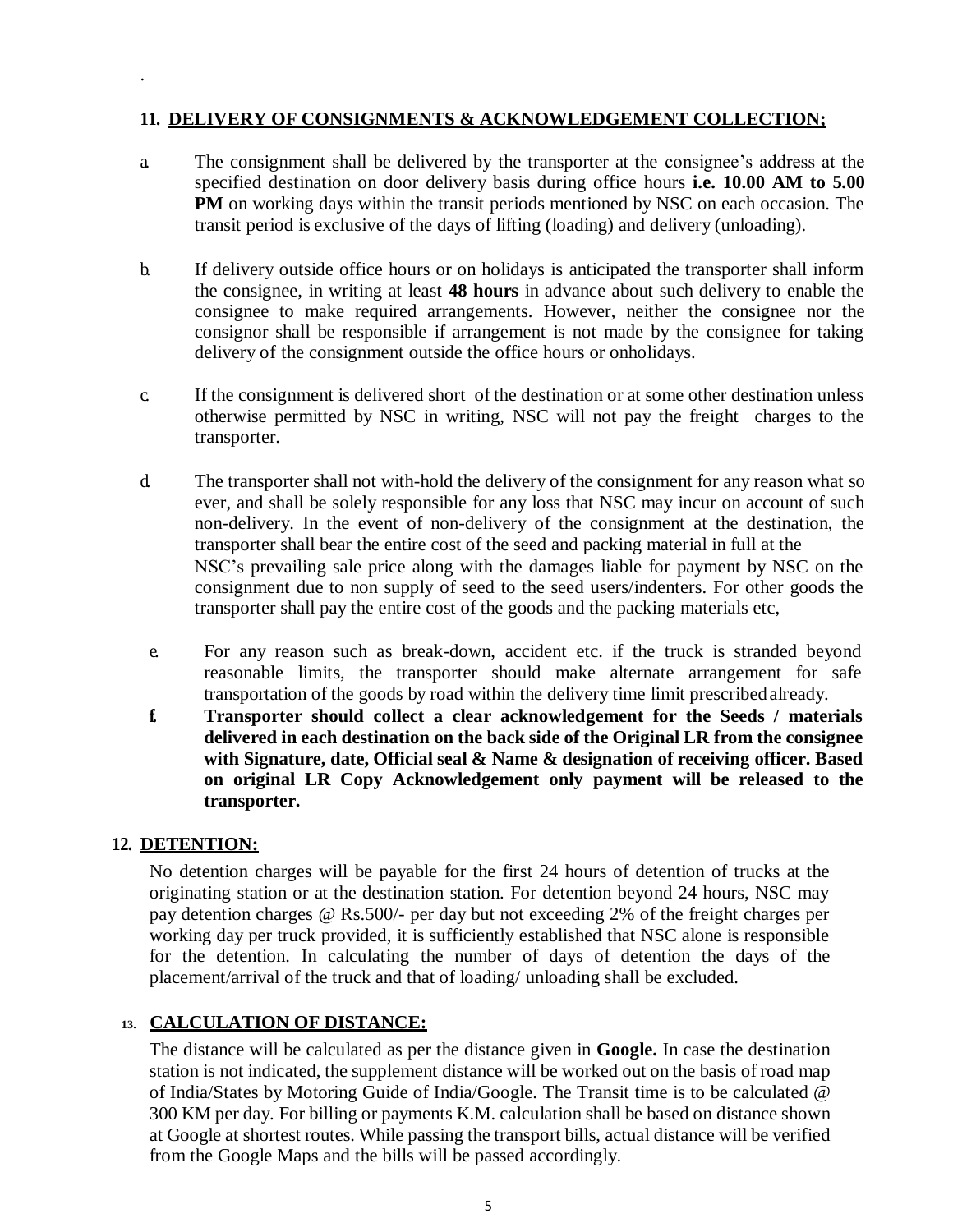#### **14. PENALTY FOR LATEDELIVERY;**

The transit period specified in clause 7(a) shall be deemed to be the essence of the contract. The said period shall be legibly written on the LR/GN both in words and number. If the transporter fails to deliver the consignment within the time limit specified, NSC shall have the right to levy penalty as follows for delayed delivery

| No of days delay beyond the transit period.                                  | Penalty per day of delay per truck as percent of the freight<br>charges |
|------------------------------------------------------------------------------|-------------------------------------------------------------------------|
| i) For the delay up to 50% of the<br>transit period or part thereof.         | 2% of the freight per truck per day of delay.                           |
| ii) For the delay beyond 50% of up to<br>the transit period or part thereof. | 5% of the Freight per truck per day on the delay.                       |

In case, the delay is due to circumstances beyond the control of transporter, the NSC reserves the right for relaxation of delivery period subject to disposal of stocks.

### **15. PAYMENTS AND INCOME TAX:**

- **A.** Payments will be made through NEFT/ RTGS in favor of the Transporter by the consignor on the basis of actual net weight of the goods stated in the Lorry Receipt at the time of loading and on production of Certificate of receipt of the goods from the consignees. The cost on account of shortage in the consignment, penalty for late delivery of the consignment and value of damage to the consignment will be deducted by the consignor before making payment to the transporter.
- **B.** NSC reserves the right to deduct at source the Income Tax amount from the payments due to the transporter according to the provisions of Section 194 C of the Income Tax Act 1961 and Rules framed there-under as in force.

### **16. Minimum Chargeable Distance**:

Minimum Chargeable distance will be 50 Km.

#### **17. ADDITIONAL TERMS & CONDITIONS:**

- 1. The tenderer must submit **EMD through online mode only**.
- 2. The successful Tenderer has to complete all the formalities of Annual Transport Contract Agreement within 10 days from the date of issue of work order. In case Tenderer fails to comply in signing the agreement with the Corporation, the Corporation reserves the rightto forfeit the EMD along with the tender.
- 3. Details of the transport establishment, shops, branches throughout the countrywith their address, phone No. e mail id. etc. shall be furnished.
- 4. Past 3 Years experience of the transporter for executing similar nature of job in respect of transporter of seeds shall be furnished.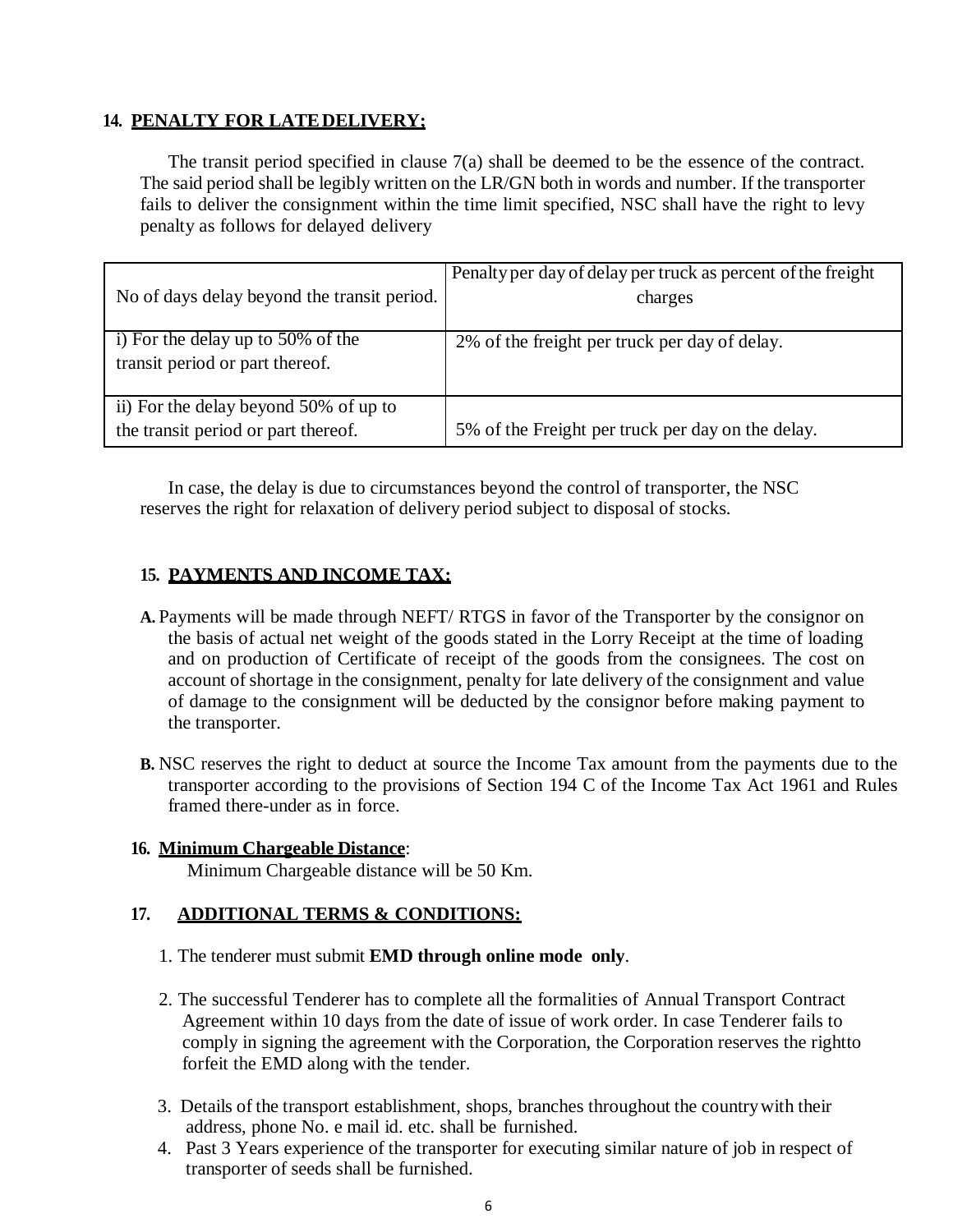- 5. It is a mandatory on the part of the transporter that he should have the establishment at Tamil Nadu.
- 6. Income Tax Clearance Certificate should be furnished.
- 7. It is the duty of the transporter as per the Terms and Conditions of the agreement; the truck has to be placed according to the quantity mentioned in the Job Order & Locations. He has no right to demand for placing the truck of his own choice and demanding quantity for higher or lower as per his convenience.
- 10.The party should offer/quote their rates inclusive of GST, if applicable.
- 11. Regional Manager reserves the right to accept or reject any or all the tenders with out assigning any reason what so ever.
- 12. In case the material is not unloaded at the original destination, the party has to unload the material at the new destination, in such a case the transportation charges will be paid for the original destination at approved slabs and rates plus the transportation charges from original destination to new destination (to and fro) charges at approved rates will be paid.
- **13. Whenever diesel price reaches +/- 5% of the existing diesel price per litre, the revision in transportation rate shall be considered. The freight rate is subject to revision at the rate of 0.0003 paisa per Kg/km for every 10 paisa statutory increase/decrease in revision diesel price (including taxes applicable at Chennai).**
- 14. Indian manufacturers / suppliers who are Micro Small Medium Enterprises (MSME) Small ScaleUnits and registered with National Small Industries Corporation under single point registration schemer are exempted from payment of Earnest Money and tender cost deposit provided they furnished photo copy of valid registration with NSIC under the single pointregistration scheme, for the quoted stores in support of claim along with their request letter. This facility will, however, will not be provided to those small scale units who are registgered under the old registration scheme which were extended upto 30thJune, 1981, only.In this regard a written request is to be made by the bidder. However, successful tenderer haveto deposit the Security Deposit.

#### **18 .TERMINATION OF CONTRACT**

The terms and conditions asstated above shall be binding on the NSC and the Transporter and their relationship shall be governed by the same. NSC shall have the right to terminate the contract at any time during its currency after giving 10 days Notice to the transporter without assigning any reason, whatsoever; and the transporter shall not be entitled to question the termination.

Norshall be entitled to any compensation in this agreement. In the event of the transporter being adjudged insolvent or going in liquidation or winding up his business or failing to observe any of the provisions of the contract or is convicted or punished under the statutory provisions, NSC shall be at liberty to terminate the contract without prejudice to any other rights or remedies under the contract and to get the work done for the unexpired period ofthe contract at the risk and cost of the transporter and to claim from him any resultant loss sustained or costs incurred.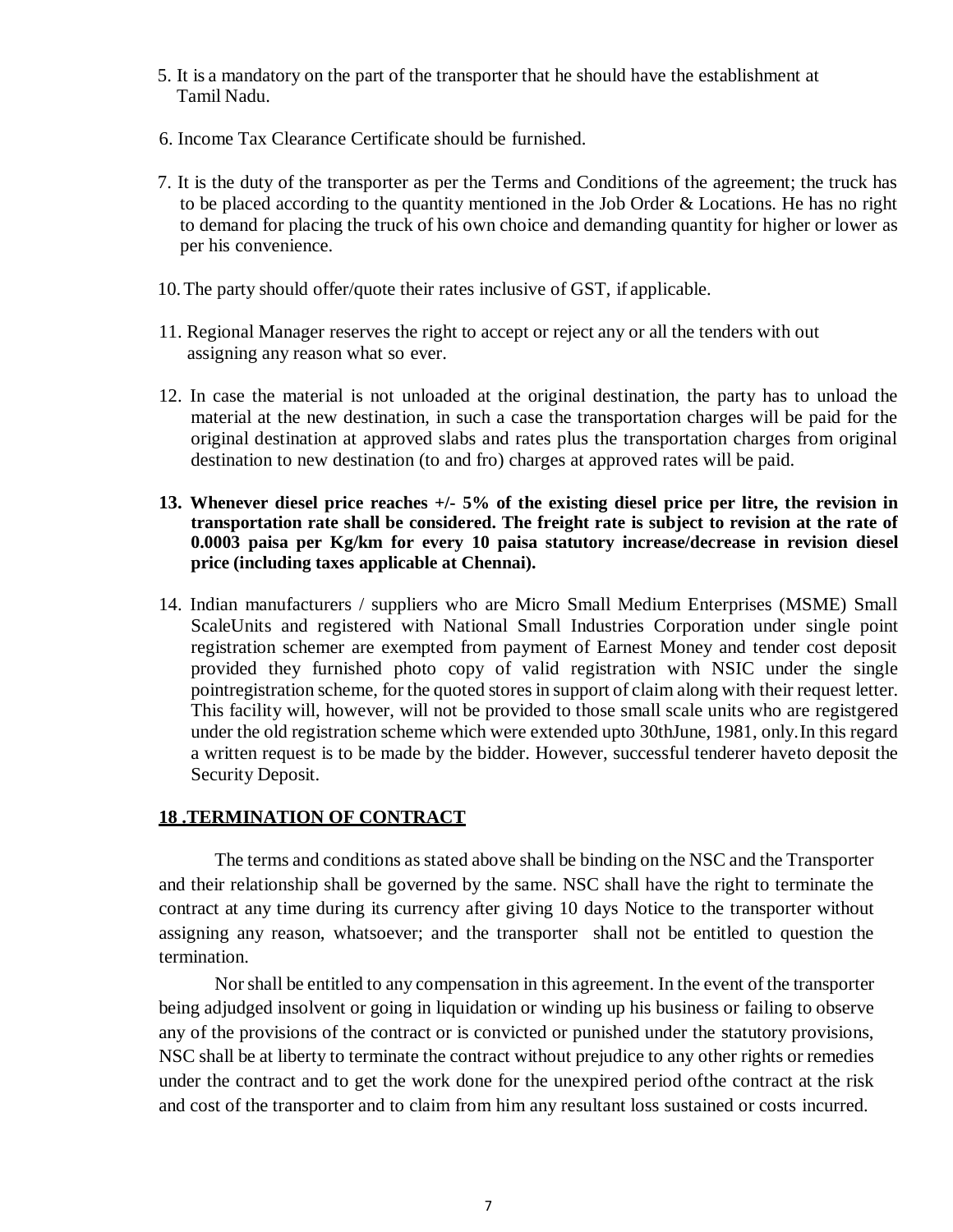### **18. ARBITRATION**

In case any dispute arises between NSC and the other party due to any term or matter, both the parties will opt to resolve it through mutual understanding and discussion. In case, dispute remains even after discussions, then it shall be binding upon parties to resolve issue under the provisions of Arbitration & Conciliation Act, 1996 as amended from time to time.Under this provision, the Chairman-Cum-Managing Director, National Seeds Corporation Limited with the concurrence of both the parties shall appoint Sole Arbitrator to resolve the issue and both the parties will have to abide by the decision. The parties will bind to resolve this dispute through arbitration before going to court of law. The arbitration shall beconducted at New Delhi and shall in English Language. The court of Delhi shall have the jurisdiction.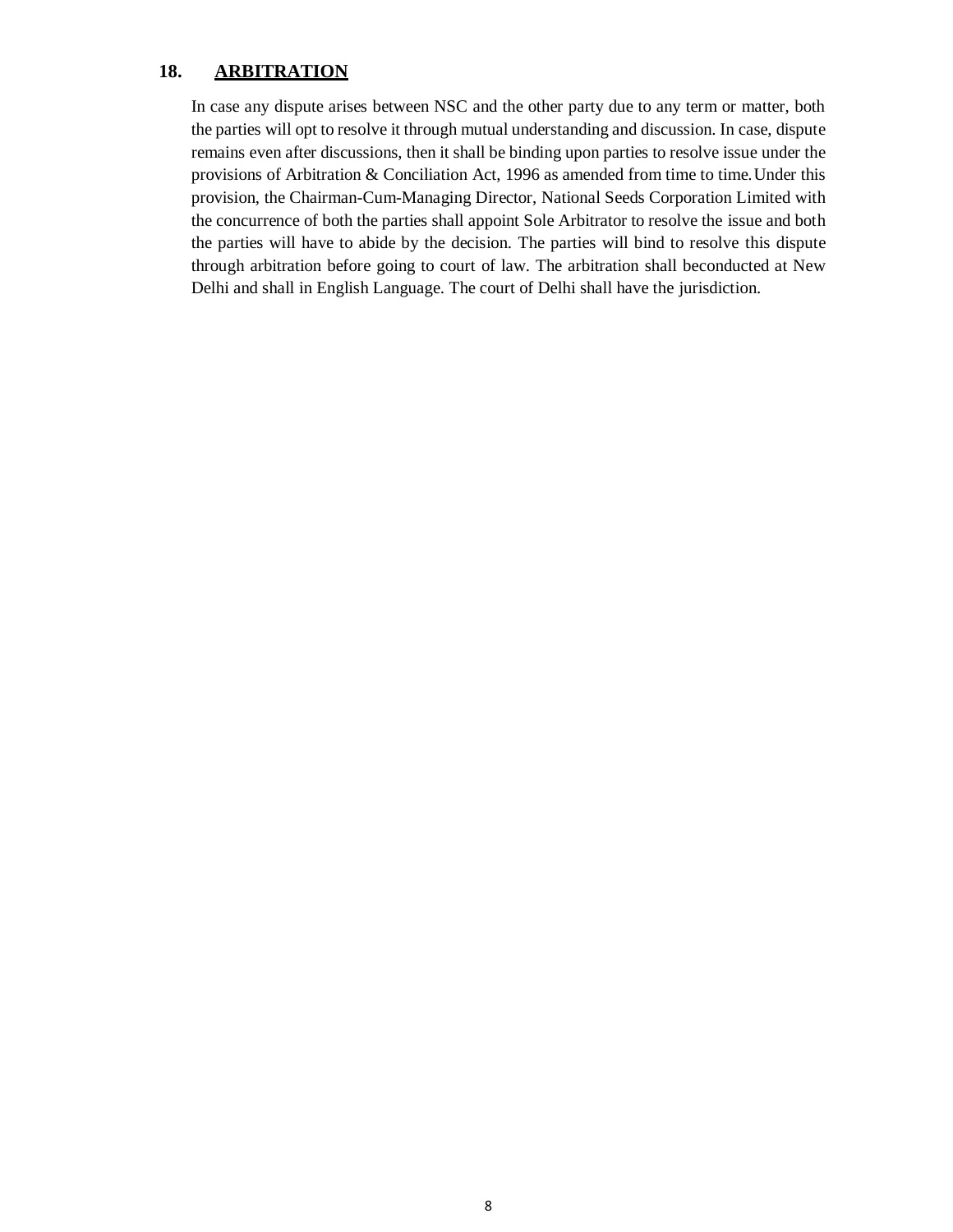### **NATIONAL SEED CORPORTION: CHENNAI**

#### **TECHNICAL BID FOR ANNUAL TRANSPORT CONTRACT FOR THE PERIOD FROM 01.08.2022 TO 31.07.2023**

|                         | Name of Tenderer                                                                                                                                                      |  |
|-------------------------|-----------------------------------------------------------------------------------------------------------------------------------------------------------------------|--|
| 2                       | Name of Proprieter/Partner                                                                                                                                            |  |
| 3.                      | Valid Registration Number of the Firm Organization<br>(enclose copy of registration)                                                                                  |  |
| $\overline{\mathbf{4}}$ | List of Branch Office in Tamil Nadu                                                                                                                                   |  |
| 5                       | Reference of the transportation work undertaken from NSC,<br>if any.                                                                                                  |  |
| 6                       | Demand draft No amount, and date towards/EMD / Proof<br>of RTGS                                                                                                       |  |
| 7                       | Copy of GST certificate                                                                                                                                               |  |
| 8                       | Bank Account details (enclose copy)                                                                                                                                   |  |
| 9                       | Income tax return for the last 3 years                                                                                                                                |  |
| 10                      | Copy of the PAN card                                                                                                                                                  |  |
| 11                      | Telephone number                                                                                                                                                      |  |
| 12                      | e-mail address of the owner/Managing Director, Office<br>and contact person                                                                                           |  |
| 13                      | Undertaking that neither the firm is Blacklisted nor having<br>any relationship with employs.                                                                         |  |
| 14                      | Authorization of competent authority to sign the tender<br>documents with verified signature                                                                          |  |
|                         | 15   A self declaration under section 194 C (6) for Non-<br>deduction of tax at source and also declare the nos. of<br>owned vehicles enclosed formats as annexure AA |  |

Signature of the Authorized representative of Transporter Address: Transporter seal :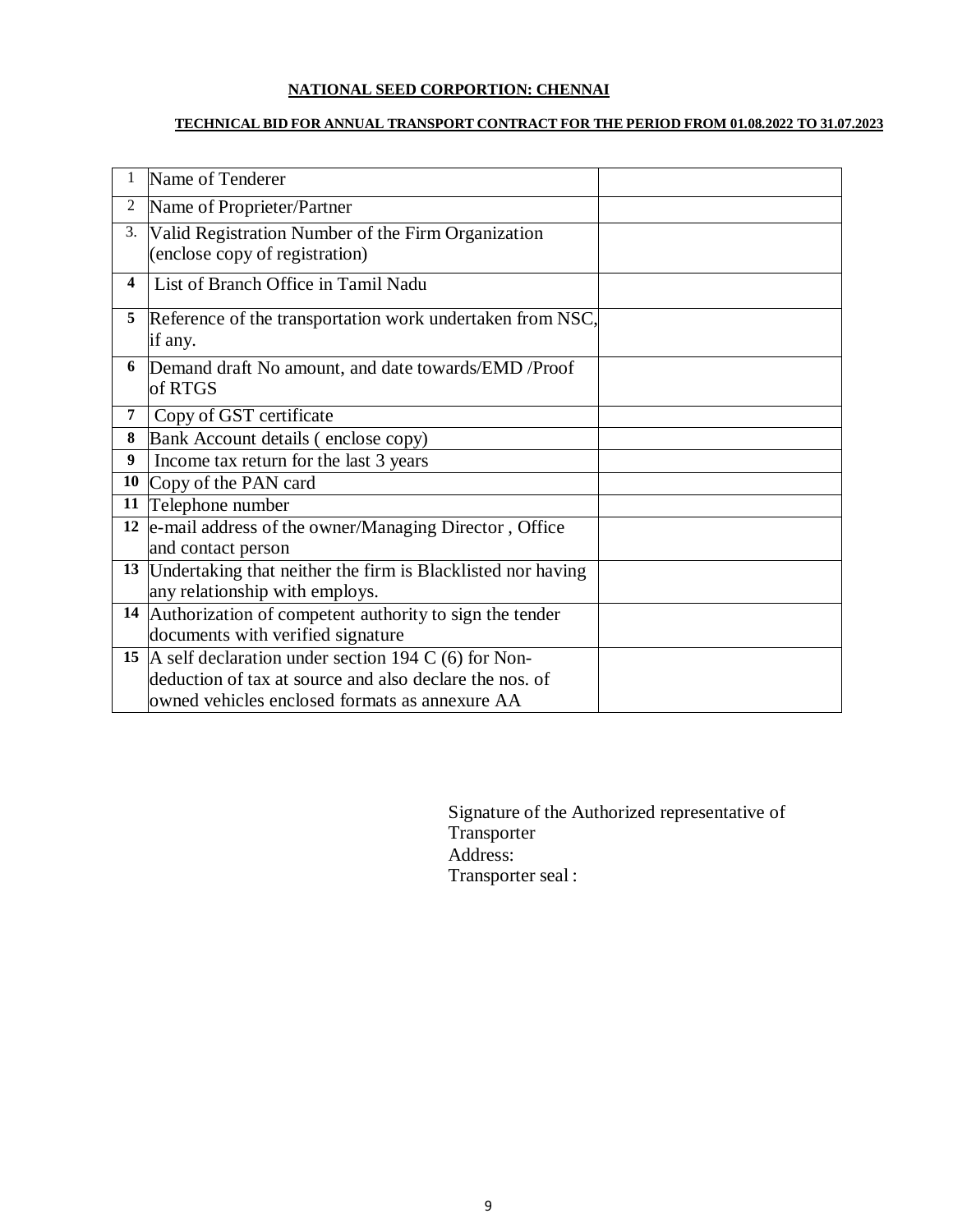# **NATIONAL SEEDS CORPORATION: CHENNAI**

#### *FINANCIAL BID FOR TRANSPORTATION TENDER OF NATIONAL SEEDS CORPORATION, CHENNAI, FOR THE PERIOD FROM 01.08.2022 TO 31.07.2023.*

Sir,

We have carefully gone through the terms and conditions prescribed for entering into contract for appointment of Annual Transport Contract. The Rates will be valid for the entire period from 1/8/2022 to 31/7/2023. We have quoted the per Metric Tonne per Kilometre in Rupees and the rates quoted are inclusive *of loading, unloading, statistical*, *bridge crossing, insurance etc excluding service tax*. The GST if applicable will be borne by the Transporter . Our lowest and firm rates for the different slabs are as follows.

| S.No           | <b>For Distance (in</b><br>Km | Freight Rate (Rs./- Tonne./-Km) including loading, unloading &<br>other charges |                              |                                |                          |
|----------------|-------------------------------|---------------------------------------------------------------------------------|------------------------------|--------------------------------|--------------------------|
|                |                               | 2.0 Tonnes to<br>5.0 Tonnes                                                     | 5.001Tonnes.to<br>9.0 Tonnes | 9.001 Tonnes to<br>16.0 Tonnes | 16.001tonnes &<br>labove |
| $\mathbf{1}$   | 1 to 50Kms                    |                                                                                 |                              |                                |                          |
| $\overline{2}$ | 51 to 100 Kms                 |                                                                                 |                              |                                |                          |
| $\overline{3}$ | 101-200 Kms.                  |                                                                                 |                              |                                |                          |
| 4              | 201-300 Kms.                  |                                                                                 |                              |                                |                          |
| 5              | 301-500 Kms                   |                                                                                 |                              |                                |                          |
| 6              | 501 -750Kms                   |                                                                                 |                              |                                |                          |
| $\overline{7}$ | 751-1000Kms                   |                                                                                 |                              |                                |                          |
| 8              | 1000 Kms &<br>above           |                                                                                 |                              |                                |                          |

I/We have read and understood the detailed Terms and Conditions of Tender Schedule and the same are acceptable to me/us.

> Signature of the Transporter/Address Transporter seal:

To The Regional Manager National Seeds Corporation Ltd. Chennai-50.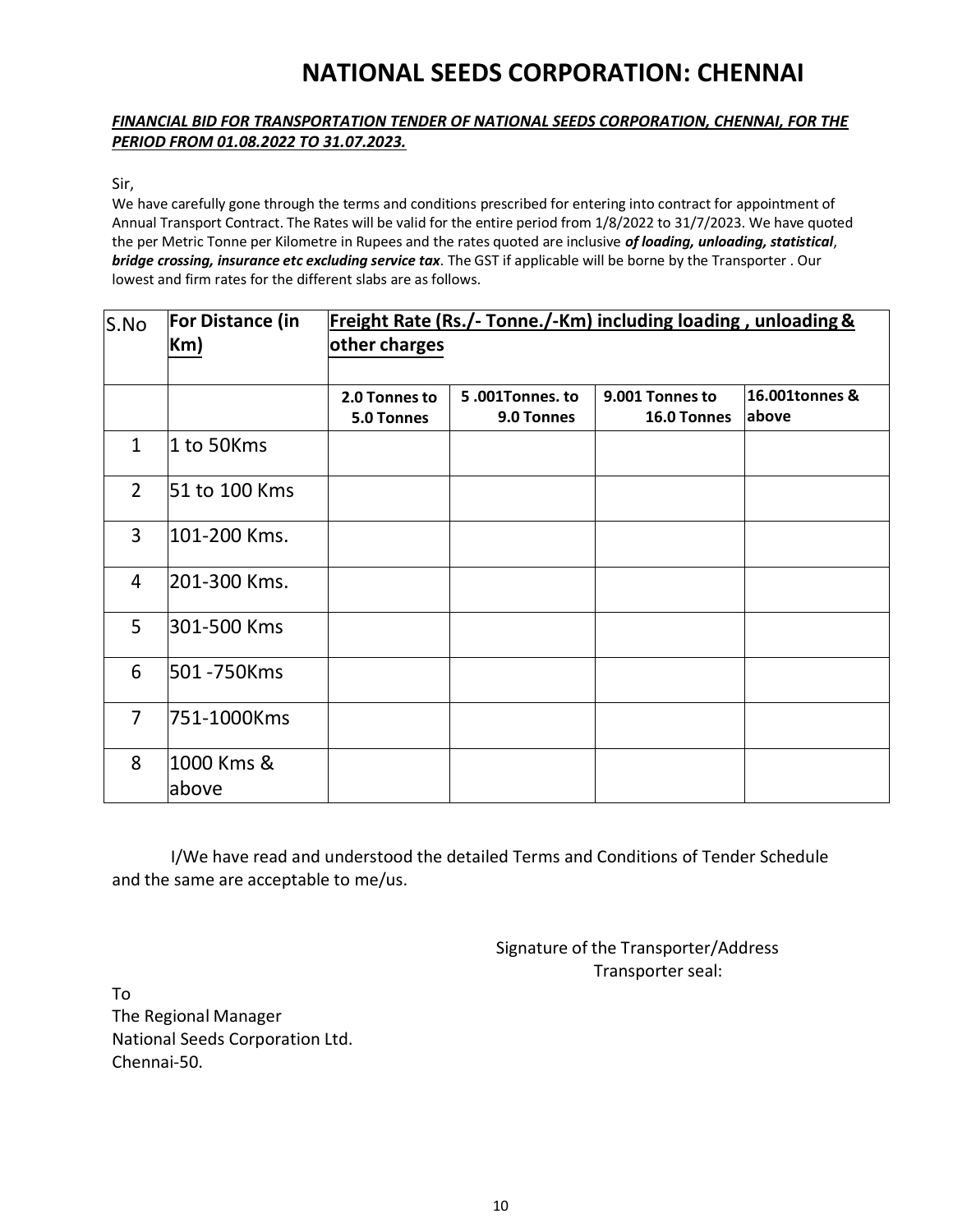# **NATIONAL SEEDS CORPORATION: CHENNAI**

### **CHECKLIST FOR THE TENDERER**

| S.No           | Particulars                                                                                                                                                 |
|----------------|-------------------------------------------------------------------------------------------------------------------------------------------------------------|
|                | Check the tender is submitted in Two Bid system, separately for Technical and Financial Bid                                                                 |
| $\overline{2}$ | Tender fee Rs 590/-inclusive of $GST@18\%$ (To be deposited online)                                                                                         |
| 3              | EMD Rs 1,00,000/-(To be deposited online)                                                                                                                   |
| $\overline{4}$ | Tender form is complete and not conditional                                                                                                                 |
| 5              | Under taking that the firm is neither black listed nor having any relationship with employees.                                                              |
| 6              | GST copy and PAN card copy                                                                                                                                  |
|                | A self declaration under Section 194C(6) for Non-deduction of Tax at source, and also declare<br>the nos. of owned vehicles. Enclosed format as Annexure AA |
| 8              | Authority letter duly signed by the competent authority.                                                                                                    |
| 9              | Income tax return for the last 3 years                                                                                                                      |
| 10             | Bank Account details (enclose copy)                                                                                                                         |
| 11             | Past Three years experience details                                                                                                                         |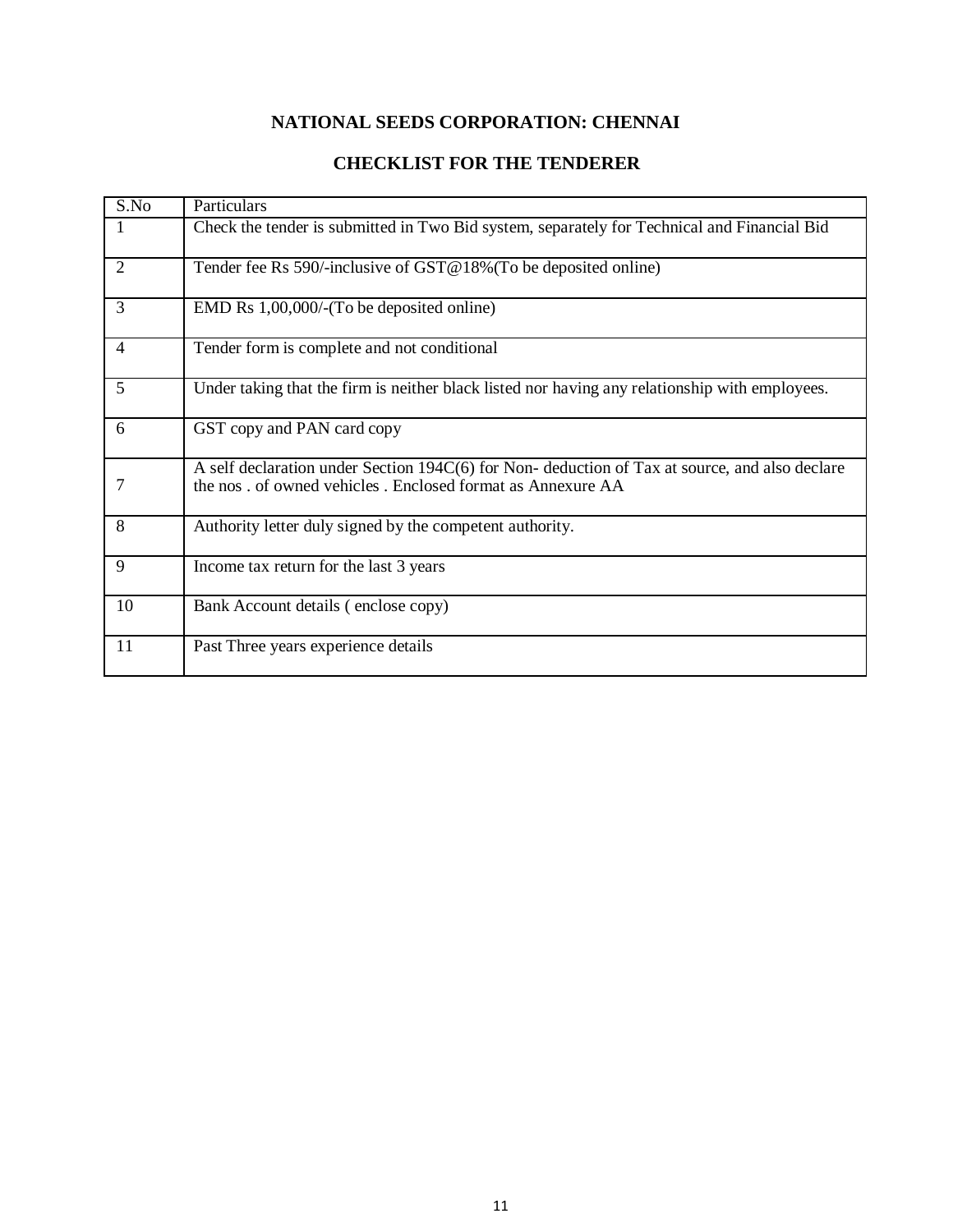# **Undertaking by Bidder for black listing and relationship with NSC employee**

**To**

The Regional Manager National Seeds Corporation Limited CHENNAI

Sir,

This is in reference to your Tender Notice published for transportation of Seeds. In this connection, I wish to undertake that our firm is neither blacklisted by any of the firm nor our firm is having any relationship with Employees of National Seeds Corporation Limited.

Signature of Transporter

Address & Stamp: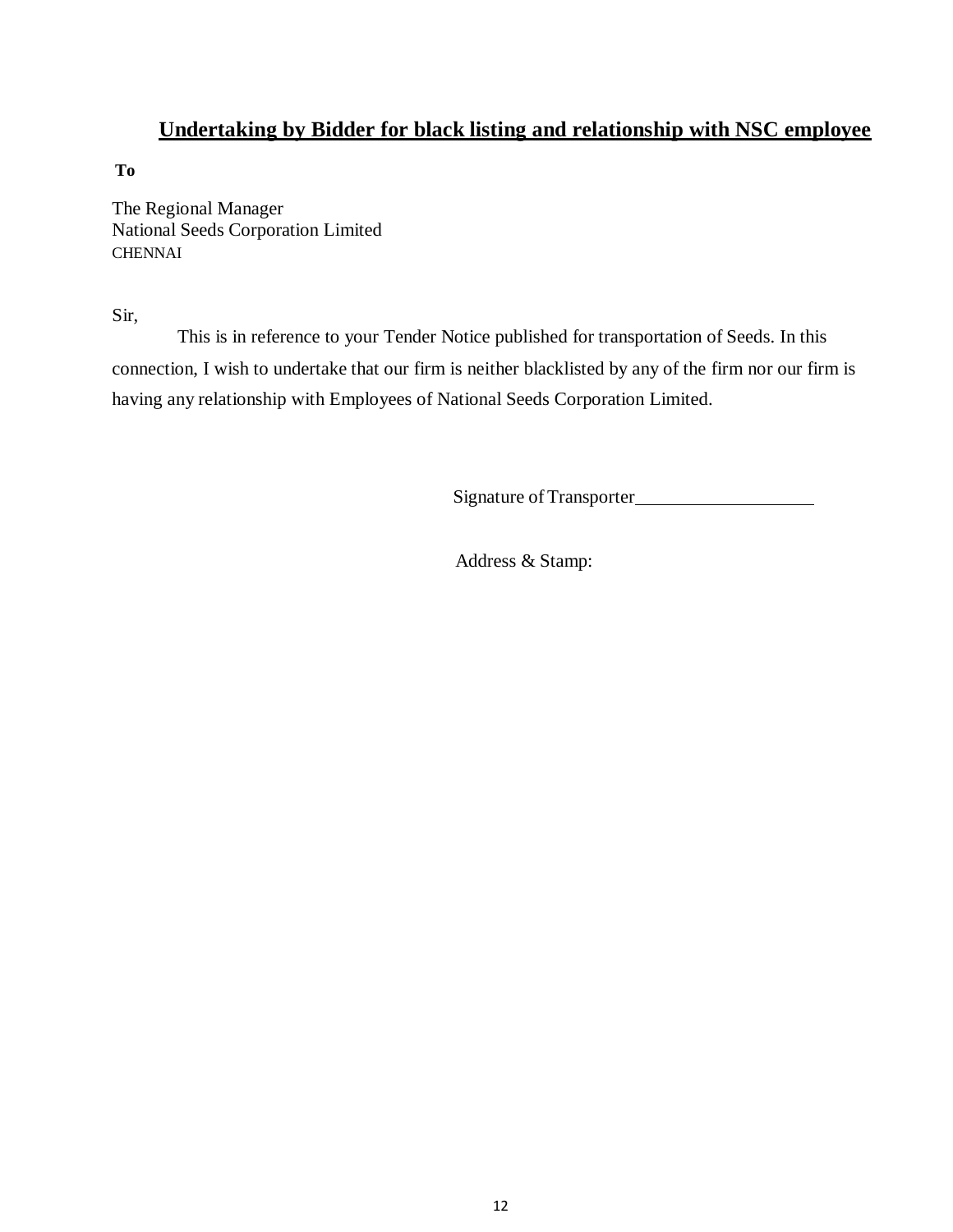#### **ANNEXURE –AA**

#### **Declaration under Section 194C (6) for Non-deduction of Tax at Source**

To The Regional Manager National Seeds Corporation Limited Chennai

#### **Declaration**

I, Mr. Transport Company, Proprietor/Partner/Director of M/s Transport Company, , New Delhi (hereinafter "the contractor") do hereby make the following declaration as required by sub section (6) of Section 194C of the Income Tax Act, 1961 for receiving payments from the payer without deduction of tax at source.

- 1) That I/We, am/are authorized to make this declaration in the capacity as Proprietor/Partner/Director of M/s .
- 2) That M/s is being engaged by the payer for playing, hiring or leasing of goods carriage for its business.
- 3) That M/s does not own more than ten goods carriage as on date.
- 4) That if the number of goods carriages owned by the contractor exceeds ten at any time during the previous year 2021-22 (01.04.2021 to 31-03-2022), the contractor shall forthwith, in writing intimatethe payer of this fact.
- 5) That the Income Tax Permanent Account Number (PAN) of the contractor is \_\_\_\_\_\_\_\_\_\_\_. A photocopy of the same is furnished to the payer along with this declaration.

Place:

Dated: Declarant Signature and Stamp

#### **VERIFICATION**

I the above named declarant do hereby verify that the contents of paragraphs one to five above are true to my own knowledge and belief and no part of it is false and nothing material has been concealed in it.

Place:

Dated: Dated: Declarant Signature and Stamp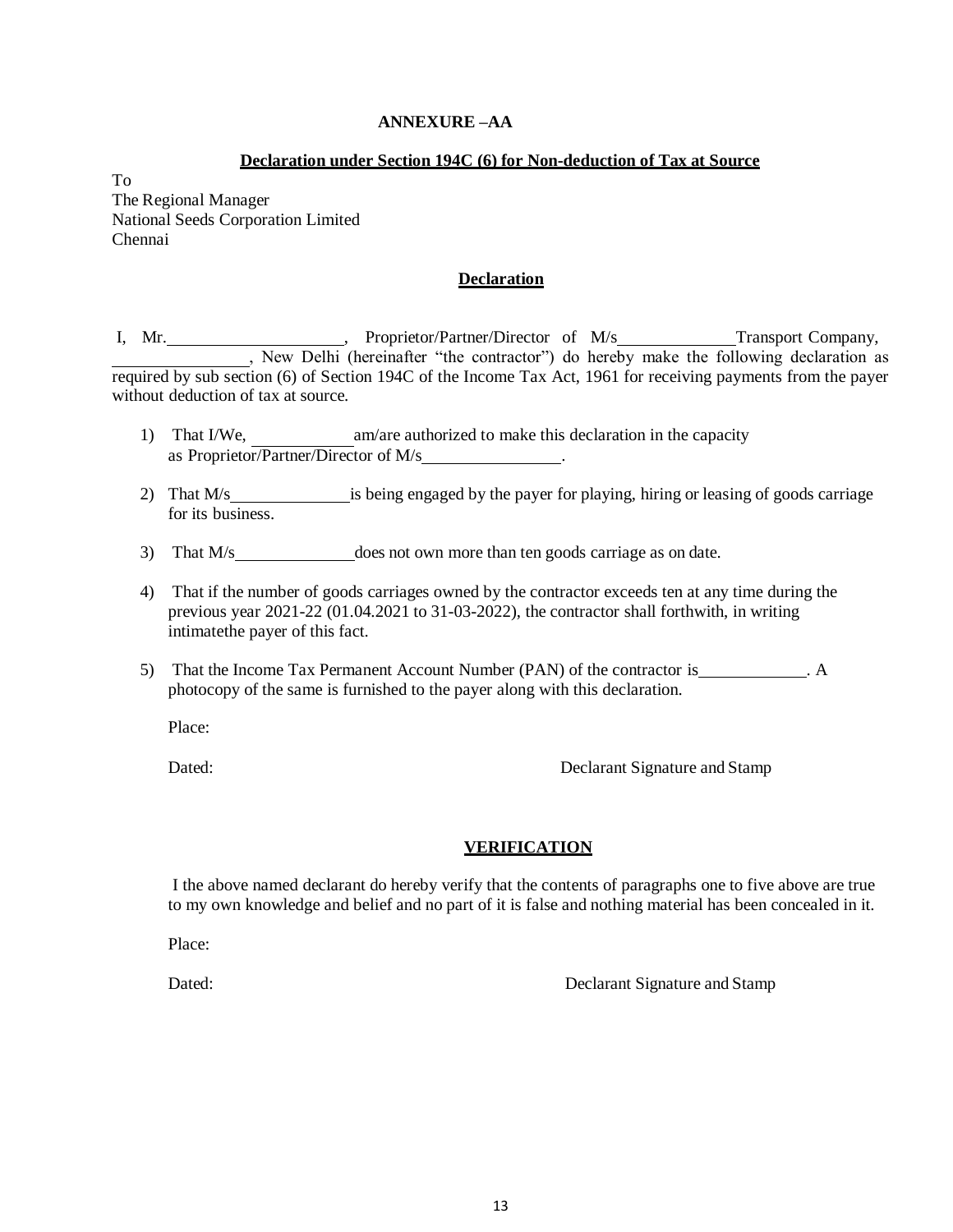# **INSTRUCTIONS TO BIDDER – ONLINE MODE**

# **DEFINITIONS:**

- **M/s RAILTEL :** Service provider to provide the e-Tendering Software.
- **NSCL e-Procurement Portal:** An e-tendering portal of National Seeds Corporation Limited ("NSCL") introduced for the process of e-tendering which can be accessed on [https://indiaseeds.enivida.com](https://indiaseeds.enivida.com/).

#### **INSTRUCTIONS TO THE BIDDER'S**

- 1. Bidders/Vendors/Suppliers/Contractors must get themselves registered on the portal for participating in the e-tenders published on [https://indiaseeds.enivida.com](https://indiaseeds.enivida.com/) by paying the charges of Rs. 2360/- (Inclusive taxes) per year.
- 2. Bidders must provide the details of PAN number, registration details etc as applicable and submit the related documents. The user id will be activated only after submission of complete details. The activation process will take minimum 24 working hour's [enividahelpdesk@gmail.com](https://indiaseeds.enivida.com/HomePage/loadSiteHomePage/83H8Sqhcs_akjXw_pkEuWw)
- 3. Bidders must have a valid email id and mobile number.
- 4. Bidders are required to obtain Class 3 Digital Certificates (Signing & Encryption) as per their company details.
- 5. Once bidder DSC is mapped with the user id, the same DSC must not be used for another user id on the same portal. However bidder can update the digital certificate to another user id after un-mapping it from the exiting user id.
- 6. Bidders now can login with the activated user Id & DSC for online tender submission process in this portal.
- 7. Bidders can upload required documents for the tender well in advance under My Documents and these documents can be attached to the tender during tender participation as per the tender requirements. This will save the bid submission duration/time period and reduce upload time of bid documents.
- 8. Bidders must go through the downloaded tender documents and prepare and upload bid documents as per the requirements of the department.
- 9. Once the bidders have selected the tenders they are interested in, Bidders will pay the processing fee Rs 550/- per tender (NOT REFUNDABLE) by net-banking / Debit / Credit card then Bidder may download the Bid documents etc. Once Bidders willpay both fee tenders statuswill be shown "form received". This would enable the e- tender Portal to intimate the bidders through e-mail in case there is any corrigendum issued to the tenderdocument.
- 10. Bidders are advised to read complete BoQ/SoQ/Price Bid/Financial Bid and Terms & Conditions before quoting rates in the bid document.
- 11. Any modification/replacement in BoQ/SoQ/Price Bid/Financial bid template is not allowed. Bidders must quote only in predefined fields in the bid sheet and save the Bid-Sheet. After saving, the same bid sheet must be uploaded in the portal.
- 12. Bidders must pay required payments (Tenderfee, EMD, Tender Processing Fee etc.,) as mentioned in the tender document, before submitting the bid.
- 13. Bidders are recommended to use PDF files for uploading the documents. Only price bid sheet will be in Excel format.
- 14. The bidders must ensure to get themselves registered on the portal at least ONEWeek before the tender submission date and get trained on the online tender submission process. For tender submission and registration process bidders are advised to refer respective manuals on website. Tender inviting Authority/Department will not be held responsible for any sort of delay or the difficulties faced during the submission of bids online by the bidders due to local issues like internet connectivity/PC speed/etc...
- 15. Offline Submission of bids/documents/rates by the bidders will not be accepted by the department, under any circumstance.
- 16. After final submission of the bid, a confirmation message and bid submission acknowledgement will be generated by the portal. The bid submission acknowledgement contains details of all documents submitted along with bid summary, token number, date & time of submission of the bid and other relevant details. Bidder can keep print of the bid submission acknowledgement.
- 17. If bidder is resubmitting the bid, bidder must confirm existence of all the required documents, financial bid and again submit the bid. Once submitted, the bid will be updated.
- 18. Submission of the bid means that the bid is saved online; but system does not confirm correctness of the bid. Correctness of the bid will be decided by tender inviting authority only.
- 19. The time displayed in the server is IST(GMT 5:30) and same will be considered for all the tendering activities. Bidders must consider the server time for submission of bids.
- 20. Bid documents being entered by the Bidders/Vendors/Contractors will be encrypted at the client end and the software uses PKI encryption techniques to ensure security/secrecy of the data. The submitted bid documents/data become readable only after tender opening by the authorized individual.

| <b>Technical Support</b> |                           |
|--------------------------|---------------------------|
| <b>Phone</b>             | 9355030617                |
|                          | 8448288980                |
|                          | 011-49606060              |
| <b>Email ID</b>          | enividahelpdesk@gmail.com |
|                          | enivida2021@gmail.com     |